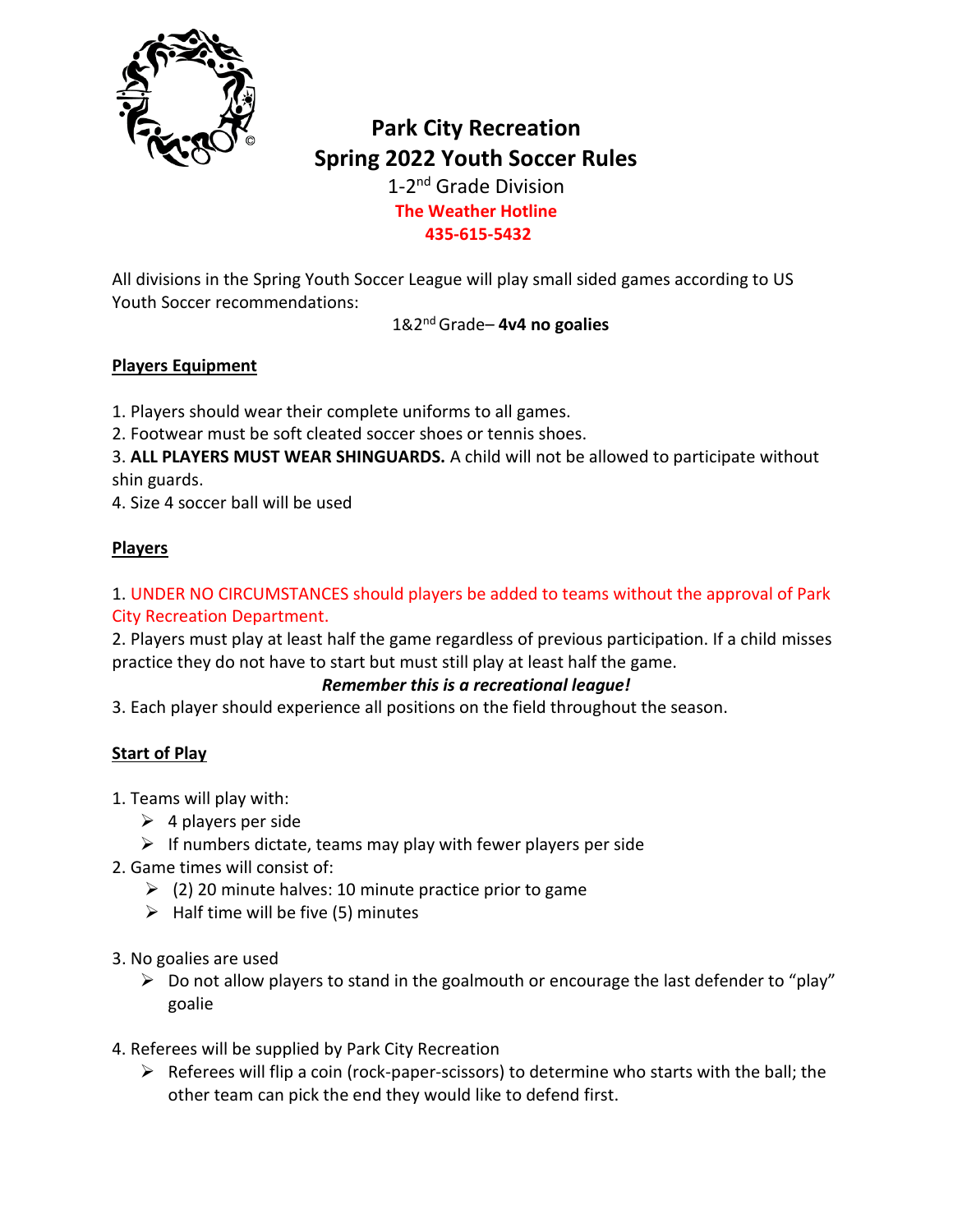5. All players must be on their own half of the field at the start of play. **Switch sides after half.**

6. One coach per team is allowed to be on the field with the players. Due to the field size please limit to only one coach. **Although it is not a rule, our goal is that by mid-season, coaches remain on the sideline allowing the team to make decisions on the field.**

7. Opponents must be outside the center circle while the kickoff is in progress.

8. The ball must move forward and must be played by another player, of either team before the original kicker may play the ball again. Once the ball has been touched the opposing team may try to get the ball.

#### **Playing Rules**

1. Player substitution is unlimited and may occur at the following times: Just notify the ref before subbing so they can pause game play

- $\triangleright$  After a goal by either team
- $\triangleright$  Either team's goal kick
- $\triangleright$  Your team's throw in/ kick in
- $\triangleright$  Beginning of the second half
- $\triangleright$  After an injury
- 2. A ball out of bounds on the sideline will be a: **KICK IN** 
	- $\triangleright$  A goal kick will result when the ball goes over the end line and was last touched by an offensive player, and the kick will be taken from any point on the goal line. (When a goal kick is taken, the ball must be over the "18 yard mark" before the ball can be played by either team. **If the ball does not clear the area have the player re-kick.**
	- $\triangleright$  A corner kick will result when the ball goes over the end line and is last touched by a defensive player.
- 3. No direct free kicks will be awarded. All fouls will result in **an indirect free kick**, players must be at least four (4) yards away before the kick.
	- $\triangleright$  Indirect free kick: The ball must be touched by another player before attempting to score a goal.
	- $\triangleright$  No penalty kicks: For a foul occurring inside the goalie box, an indirect free kick will be awarded.

4. Slide Tackling is **NOT PERMITTED** under any circumstance. All players must remain on their feet when trying to get the ball from an opponent. Any infringement will result in an indirect free kick.

5. Hand balls will be coached against, reminding the players not to use their hands